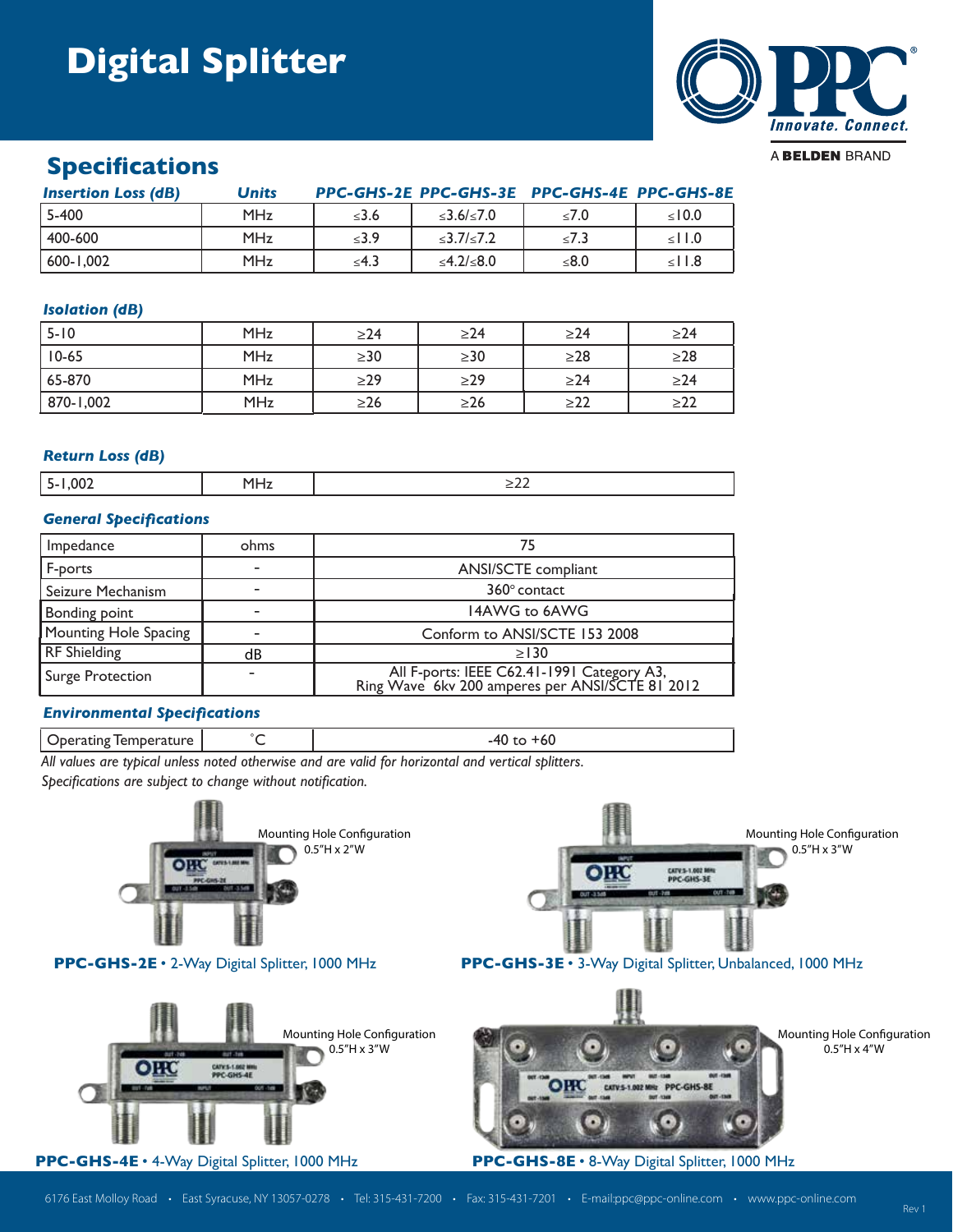# **Digital Splitter Digital Splitter**



#### **PPC-GHS-2E** • 2-Way Digital Splitter, 1000 MHz







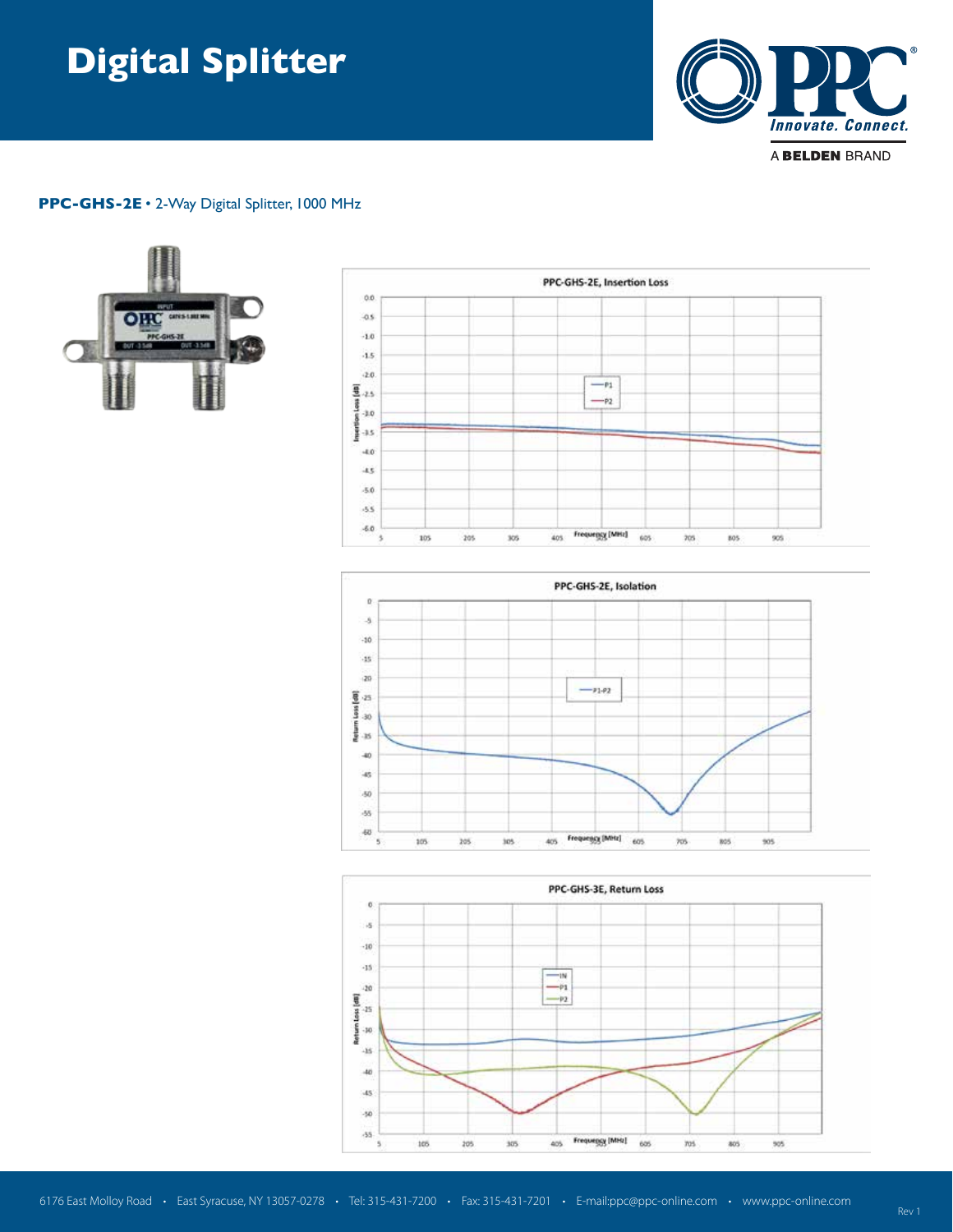# **Digital Splitter**



### **PPC-GHS-3E** • 3-Way Digital Splitter, Unbalanced, 1000 MHz